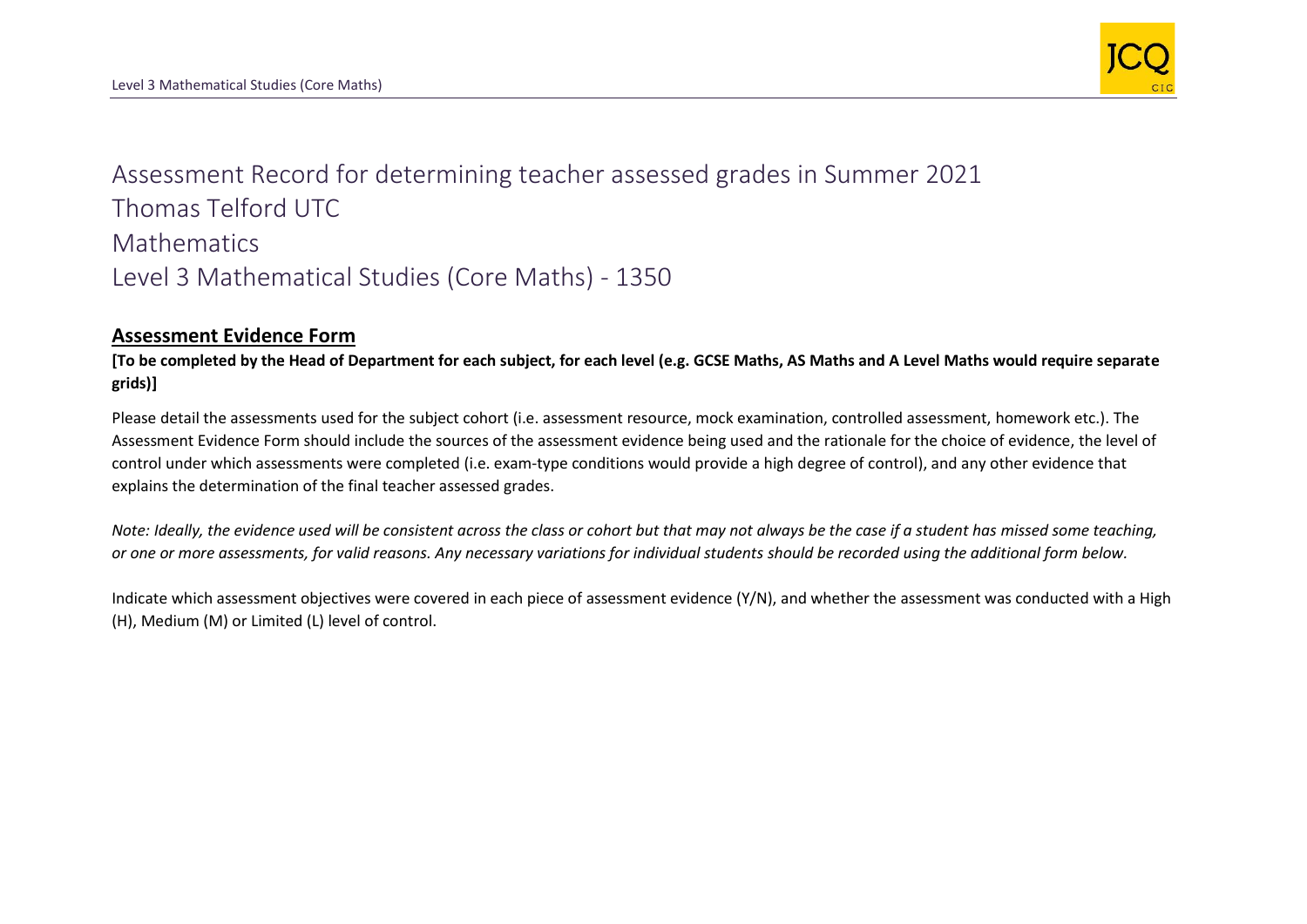

|                                               | Type of Assessment                                                       | Assessment |                 | Level of |         |
|-----------------------------------------------|--------------------------------------------------------------------------|------------|-----------------|----------|---------|
|                                               |                                                                          | Objectives |                 |          | Control |
|                                               |                                                                          | AO1        | AO <sub>2</sub> | AO3      | H, M, L |
| Mark book                                     | <b>GCSE Grades, Target and Predicted Grades</b>                          | v          | Υ               |          | M       |
| October Assessment 2020                       | Collection of exam style questions taken from Edexcel past papers that   | ۷          | Υ               |          | н       |
|                                               | incorporated Statistic questions.                                        |            |                 |          |         |
| December Assessment 2020                      | Internally made Level 3 Mathematics Studies Past Paper 1                 | v          | Y               | v        | н       |
| December Assessment 2020                      | Internally made Level 3 Mathematics Studies Past Paper 2B                | ۷          | Υ               |          | н       |
| <b>February Assessment 2021</b>               | Internally made collection of exam style questions taken from AQA papers | v          | ٧               | N        |         |
| <b>Cumulative Frequency - Class</b>           | Topic test completed under controlled assessment conditions.             | v          | Y               | N        | M       |
| Assessment                                    |                                                                          |            |                 |          |         |
| Histograms - Class Assessment                 | Topic test completed under controlled assessment conditions.             | ٧          | Y               | N        | M       |
| Critical Path Analysis Homework (March<br>21) | Internally made collection of exam style questions taken from AQA papers | v          | Y               | N        |         |
| Probability Homework (March 21)               | Internally made collection of exam style questions taken from AQA papers | v          | ٧               | N        |         |
|                                               |                                                                          | v          | v               |          |         |
| April Assessment 2021                         | Level 3 Mathematics Studies Past Paper 1 - June 2017                     |            |                 |          | н       |
| April Assessment 2021                         | Level 3 Mathematics Studies Past Paper 2B - June 2017                    | v          | ۷               |          | н       |
| May Assessment 2021                           | Level 3 Mathematics Studies Past Paper 1                                 | v          | $\checkmark$    |          | н       |
| May Assessment 2021                           | Level 3 Mathematics Studies Past Paper 2B                                | v          |                 |          | н       |

**If an assessment objective has been omitted at subject cohort level please briefly outline the reasons why:- None**

**Outline the rationale for the choice of assessment evidence used, i.e. why the evidence above was used and how it supported the grading decision:-**

Homework Assignments (Low) – These were issued upon return back from lockdown, as they were taught before October and were used to assess the student's ability and knowledge within the subject. Although not weighted, these will provide some guidance to the student's independent work and commitment to their studies.